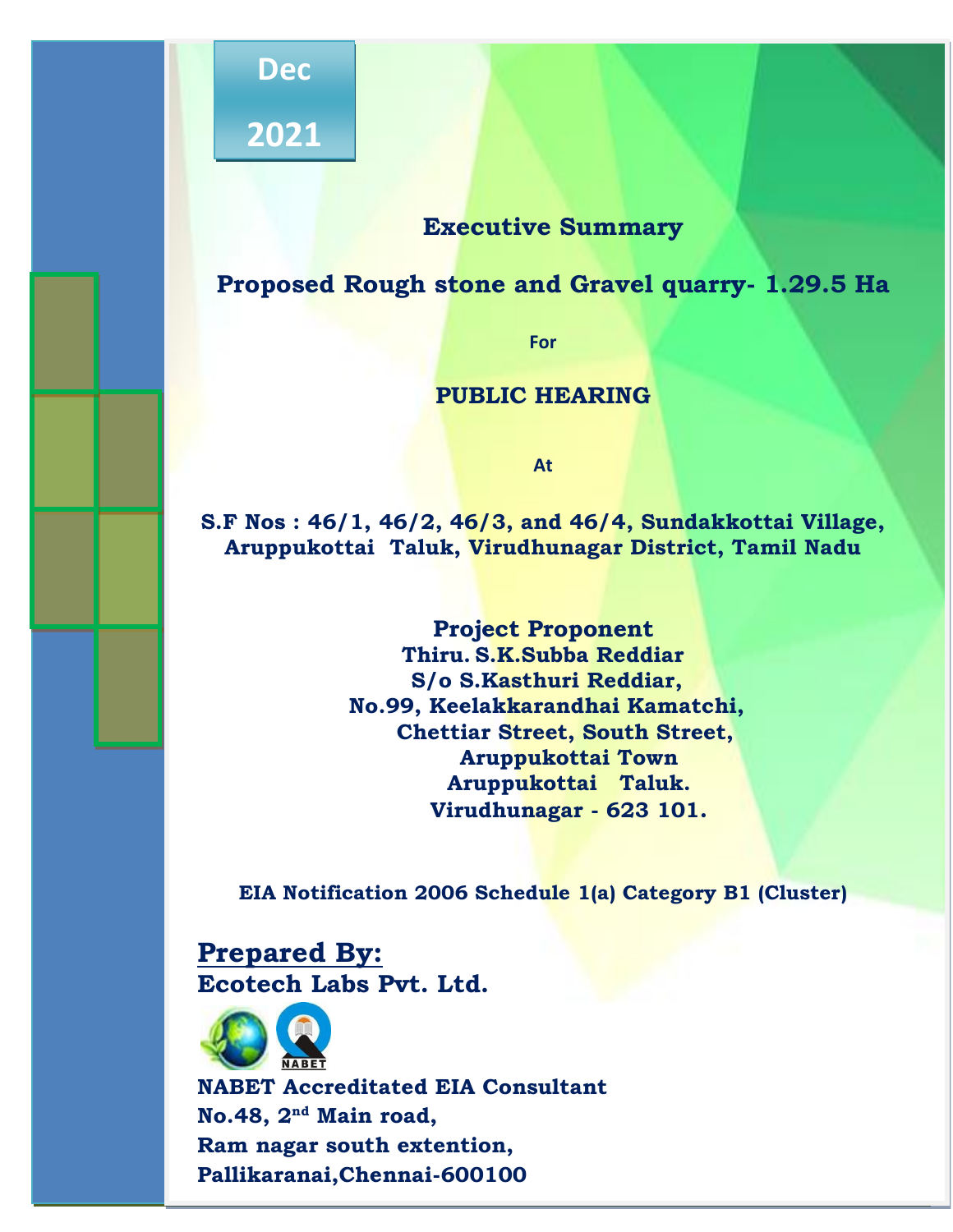# EXECUTIVE SUMMARY

#### 1.Project Background:

The Proposed project is Rough stone and Gravel quarry over an extent of 1.29.5 Ha, Own patta land in Sundakottai Village of Aruppukottai Taluk, Virudhunagar District. The category of project is B1 (cluster), The lease area exhibits plain terrain topography with very gentle slope towards south and covered by brownish red sand soil followed by weathered rock formation and massive charnockite rock formation.

The quarry operation is proposed to carry out with conventional open cast semi mechanized mining with 6.0 meter vertical bench with a bench width of 5.0 meter. The Quarry operation involves shallow jack hammer drilling, slurry blasting, loading and transportation.

The quarry operation is proposed up to depth for 31.0m below ground level. Geological Resources is estimated at 3,10,743 m3 of Rough stone up to a depth of 31.0m(Max) and 70,452 m3 of Gravel up to a depth of 31.0m. The Mineable Reserves is 94,318 m3 of Rough Stone and 47,640 m3 of Gravel up-to the depth of 31.0 meters. Production Schedule is proposed an average production of 94, 318 m3 of Rough Stone and 47,640 m3 of Gravel production for the period of five years.

Mining plan is approved by Geology and Mining department of Virudhunagar district letter vide no.Roc.No:KV1/245/2020 dated: 27.01.2021 from the date of execution lease dead. The project area does not fall in Hill Area Conservation Authority region. There is no interstate boundary, CRZ zone, Western Ghats, notified Bird sanctuaries, wild life sanctuaries as per Wild life protection Act 1972, within the radius of 15Km.

#### 2. Nature & Size of the Project

The proposed Rough stone and gravel quarry over an extent of 1.29.5 Hectares land is located Sundakottai Village of Aruppukottai Taluk, Virudhunagar District.

| Mineral intends to quarry | : Rough stone and Gravel                |
|---------------------------|-----------------------------------------|
| District                  | : Virudhunagar                          |
| Taluk                     | : Aruppukottai                          |
| Village                   | : Sundakottai                           |
| S. F. Nos.                | : $46/1$ , $46/2$ , $46/3$ , and $46/4$ |
| Extent                    | $: 1.29.5$ hectares                     |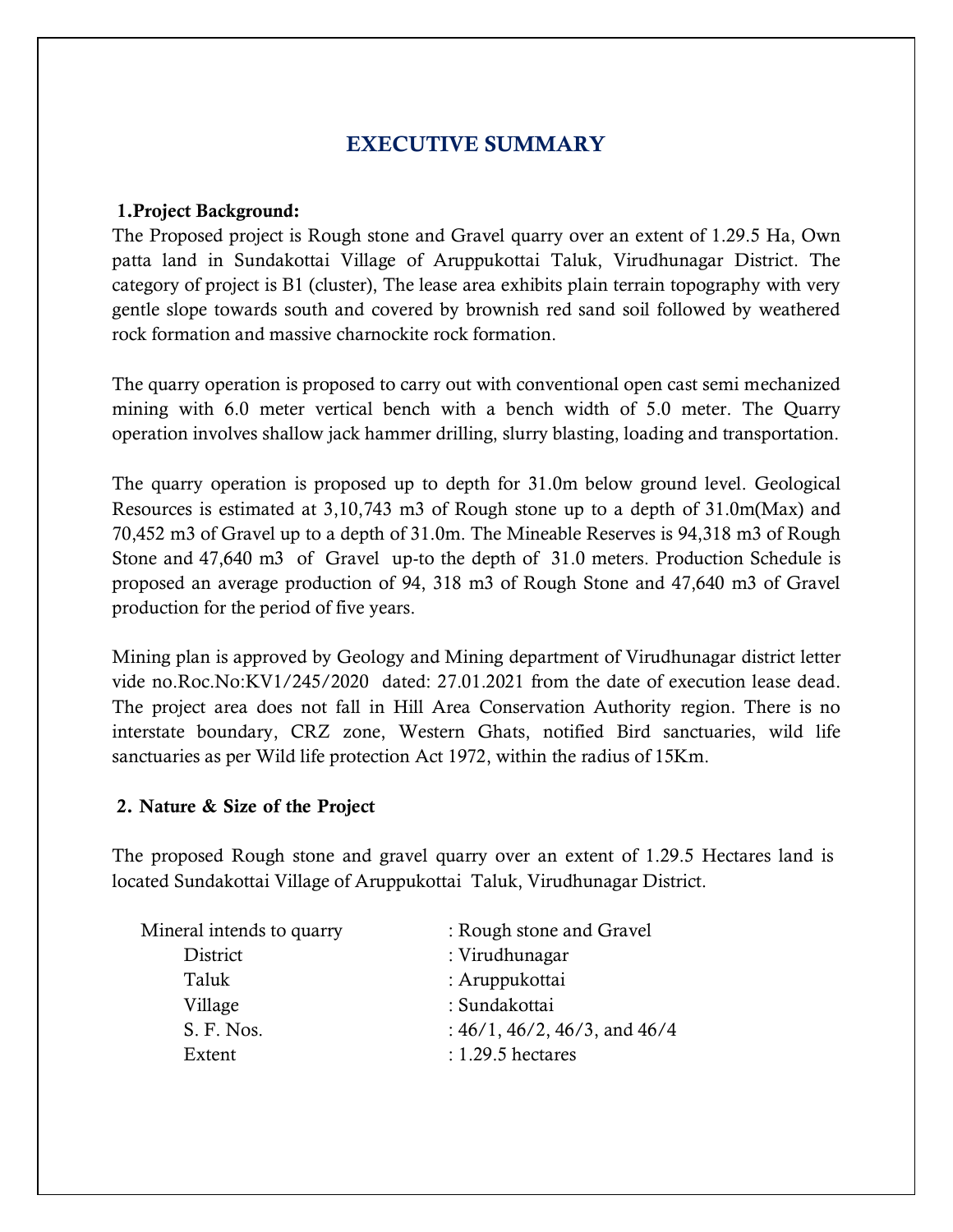|                 | <b>S. No Particulars</b>                 | <b>Details</b>                                                                                          |  |
|-----------------|------------------------------------------|---------------------------------------------------------------------------------------------------------|--|
|                 | Latitude                                 | $09^{\circ}$ 28' 20.65" to $09^{\circ}$ 28' 25.83" N                                                    |  |
| $\overline{2}$  | Longitude                                | $78^{\circ}$ 10' 52.34" to $78^{\circ}$ 10' 57.25" E                                                    |  |
| $\vert 3 \vert$ | Site Elevation above<br><b>MSL</b>       | 74 m from MSL                                                                                           |  |
| $\overline{4}$  | Topography                               | Plain                                                                                                   |  |
| $\overline{5}$  | Land use of the site                     | Patta Land                                                                                              |  |
| 6               | Extent of lease area                     | 1.29.5 Ha                                                                                               |  |
| 7               | Nearest highway                          | SH 38 (Aruppukottai – Sayalkudi) - 6.2km, NW                                                            |  |
| 8               | Nearest railway station                  | Aruppukottai Railway Station - 10.0 km, NW                                                              |  |
| $\overline{9}$  | Nearest airport                          | Madurai Airport - 45km, NW                                                                              |  |
| 10              | Nearest town / city                      | Town - Aruppukottai - 10 Km -NW<br>- Madurai - 7 Km - N<br>City<br>District - Virudhunagar - 27 Km - NW |  |
| 11              | Rivers / Canal                           | Gundur River – 7km - NE                                                                                 |  |
| 12              | Lake                                     | $\div$ Thumbai Kulam – 9 km W<br>Malai Arasan Kovil Lake - 11.11km NW<br>❖ Seva Kanmai - 11 km, NW      |  |
| 13              | Hills / valleys                          | Nil in 15 km radius                                                                                     |  |
| 14              | Archaeologically places                  | Nil in 15 km radius                                                                                     |  |
| 15              | National parks / Wildlife<br>Sanctuaries | Nil in 15 km radius                                                                                     |  |
| 16              | Reserved / Protected<br>Forests          | Nil in 15km radius                                                                                      |  |
| 17              | Seismicity                               | Proposed Lease area come under Seismic zone-II(low<br>risk area)                                        |  |

#### Table 1: Brief Description of the Project

#### 3. Need for the Project

❖ The mining activities as proposed are the backbone of all construction and infrastructure projects as the raw material for construction is available only from such mining. The Rough stone extracted will be transported to be Stone crusher of district Virudhunagar.

❖ The raw Rough stone as well as the crushed material of stone is in high demand in real estate, construction projects as well as in building construction projects.

❖ Rough stone is quarried for producing crusher aggregates to the nearby building contractors, road contractors and nearby villagers.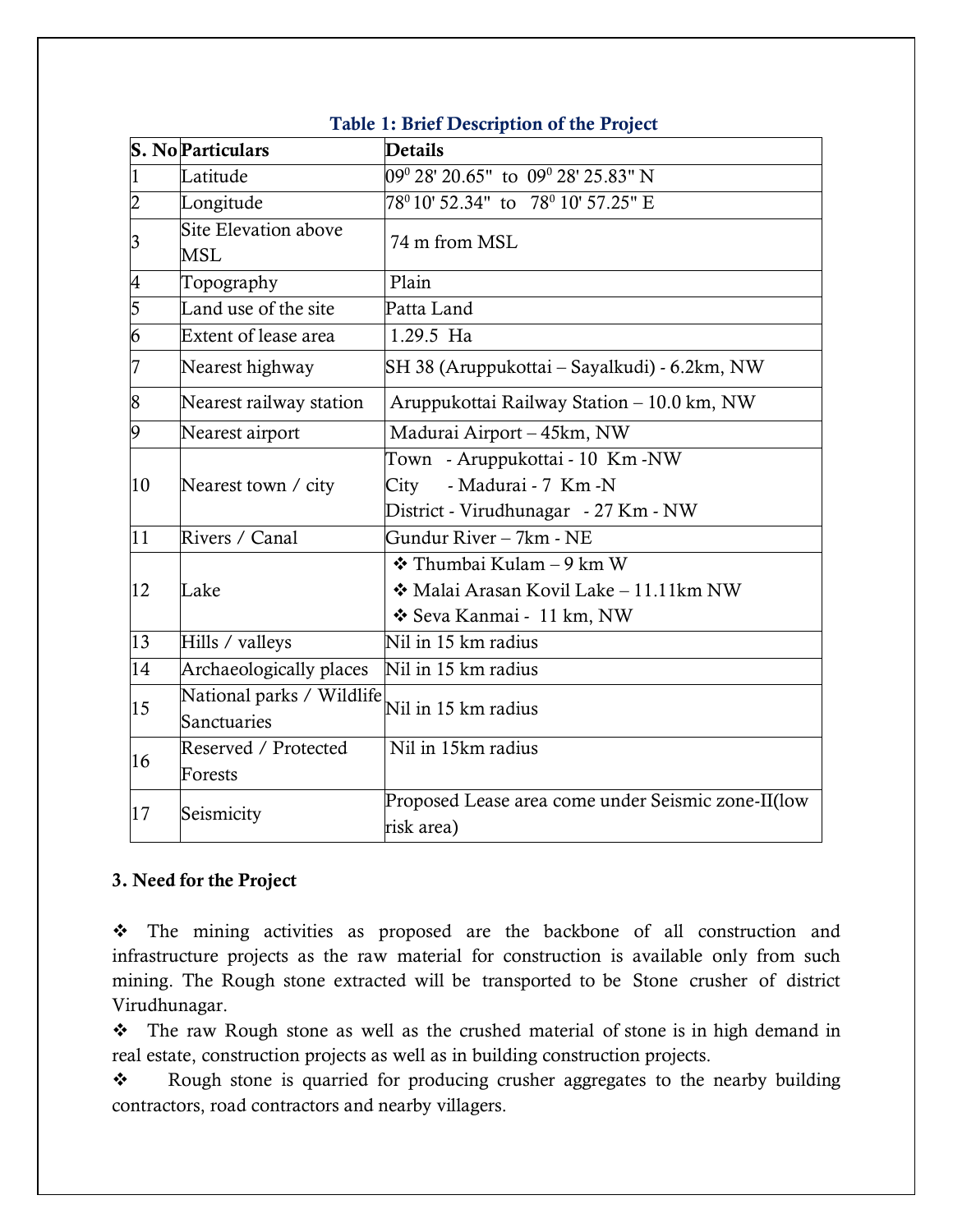❖ After quarrying the entire reserves mined out, the area will be used as water reservoir to have an artificial recharge to the nearby wells.

❖ No damage to the land is caused, no reclamation or back filling is required.



Figure 1: Location Map of the Project Site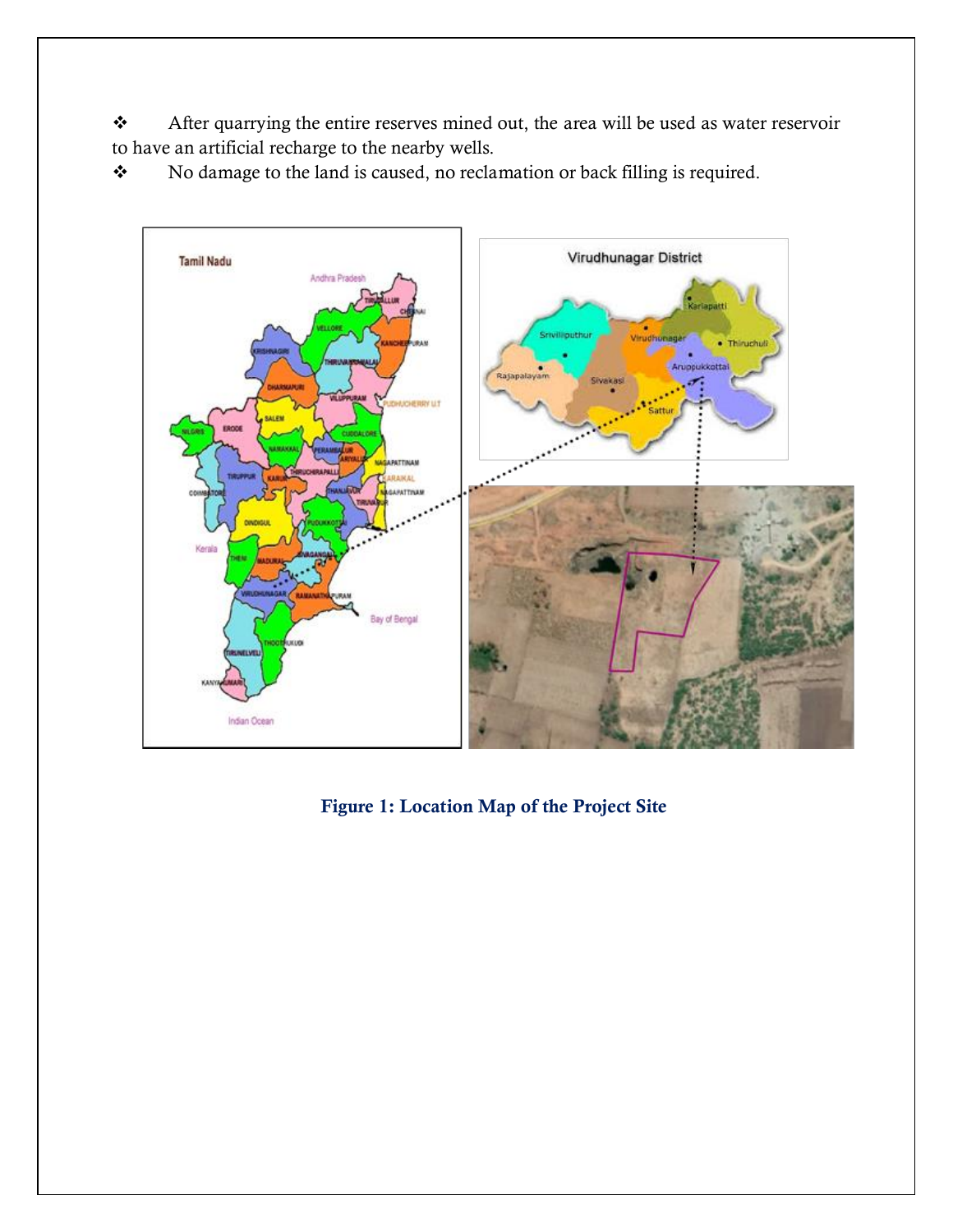

Figure 2: Google Image of the Project Site

#### 4. Charnokite

Generally, the Charnockite is grey to greenish colored, coarse to medium grained, greasy nature with or without garnet. Because of the limited outcrops, the quarry sections are studied to infer the various interrelationships between the litho units. Charnockite is interbanded nature with crystalline carbonate rocks are observed in most of the quarry in Pandalgudi, Lakshmipuram, Gopalapuram, Sundakottai, Weathering of the Charnockite on the surface gives a deceptive look of gneiss and in the quarry sections at depth the fresh charnockite is exposed, which are well exemplified in almost all the Charnockite quarry sections.

#### 5. Geological Resources

The geological reserves have been calculated based on the cross section method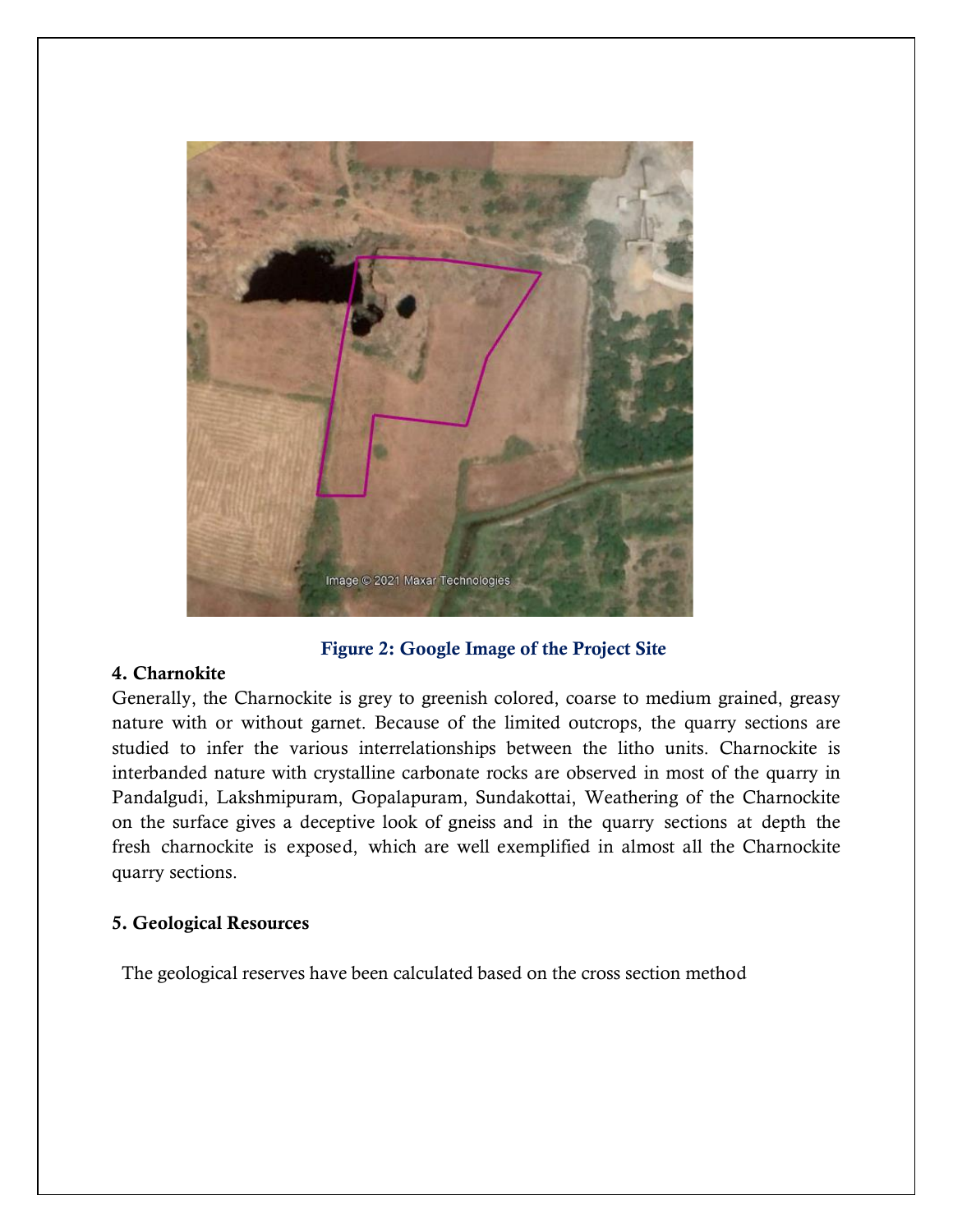| <b>SECTION</b>                   | <b>LENGT</b>             | <b>WIDTH</b>                       | <b>HEIGHT</b> | <b>ROUGH</b>  | <b>GRAVEL</b> |
|----------------------------------|--------------------------|------------------------------------|---------------|---------------|---------------|
|                                  | H                        | (M)                                | (M)           | <b>STONE</b>  | <b>VOLUME</b> |
|                                  | (M)                      |                                    |               | <b>VOLUME</b> | $(M^3)$       |
|                                  |                          |                                    |               | $(M^3)$       |               |
| $A-A' \& B-B'$                   | 58                       | 117                                | 6.0           |               | 40,716        |
|                                  | 58                       | 117                                | 25.0          | 1,69,650      |               |
| $A-A' \& C-$                     | 38                       | 99                                 | 6.0           |               | 22,572        |
| $\mathcal{C}'$                   | 38                       | 99                                 | 25.0          | 94,050        |               |
| $A-A' \& D-$                     | 63                       | 31                                 | 6.0           |               | 11,718        |
| D'                               | 63                       | 31                                 | 25.0          | 48,825        |               |
| <b>TOTAL GEOLOGICAL RESERVES</b> |                          |                                    |               | 3, 12, 525    | 75,006        |
| Less: pit                        | 45                       | 43                                 | 2.0           |               | 3,870         |
| excavated                        | 19                       | 12                                 | 3.0           |               | 684           |
| A-A' & B-                        | 18                       | 11                                 | 9.0           | 1,782         |               |
| B'                               |                          |                                    |               |               |               |
|                                  | <b>ALREADY EXCAVATED</b> | $(-)1,782$                         | $(-)4,554$    |               |               |
|                                  |                          | <b>BALANCE GEOLOGICAL RESERVES</b> | 3,10,743      | 70,452        |               |

*Table 2. Geological resources*

# Existing Pit Dimensions

| <b>Section</b> | Length | Width | Depth |
|----------------|--------|-------|-------|
|                | (Max)  | (Max) | (Max) |
|                | (m)    | (m)   | (m)   |
| $A-A' \& B-B'$ | 45     | 43    | 14.0  |

TABLE 3. Year wise Production Plan

| <b>SECTION</b>                     | YE<br>A<br>$\bf{R}$ | <b>LENGT</b><br>H<br>(M) | WIDT<br>$\bf H$<br>(M)     | <b>HEIGH</b><br>T<br>(M) | <b>ROUGH</b><br><b>STONE</b><br><b>VOLUME</b><br>$(M^3)$ | <b>GRAVEL</b><br><b>VOLUME</b><br>$(M^3)$ |
|------------------------------------|---------------------|--------------------------|----------------------------|--------------------------|----------------------------------------------------------|-------------------------------------------|
|                                    |                     | 39                       | 99                         | 6.0                      |                                                          | 23,166                                    |
| $A-A' \& B-B'$                     |                     | 27                       | 88                         | 5.0                      | 11,880                                                   |                                           |
|                                    |                     | 17                       | 78                         | 5.0                      | 6,630                                                    |                                           |
|                                    | I-<br>Ye            |                          | 68                         | 5.0                      | 2,380                                                    |                                           |
|                                    |                     |                          | <b>TOTAL</b><br><b>SUB</b> |                          | 20,890                                                   | 23,166                                    |
|                                    | ar                  | 45                       | 35                         | 2.0                      |                                                          | 3,150                                     |
| Less pit:<br>$A-A' \& B-B'$        |                     | 19                       | 12                         | 3.0                      |                                                          | 684                                       |
|                                    |                     | 18                       | 11                         | 9.0                      | 1,782                                                    |                                           |
| ALREADY EXCAVATED RESERVES         |                     |                          |                            |                          | $(-)1,782$                                               | $(-)3,834$                                |
| 19,108<br><b>I-YEAR PRODUCTION</b> |                     |                          |                            |                          | 19,332                                                   |                                           |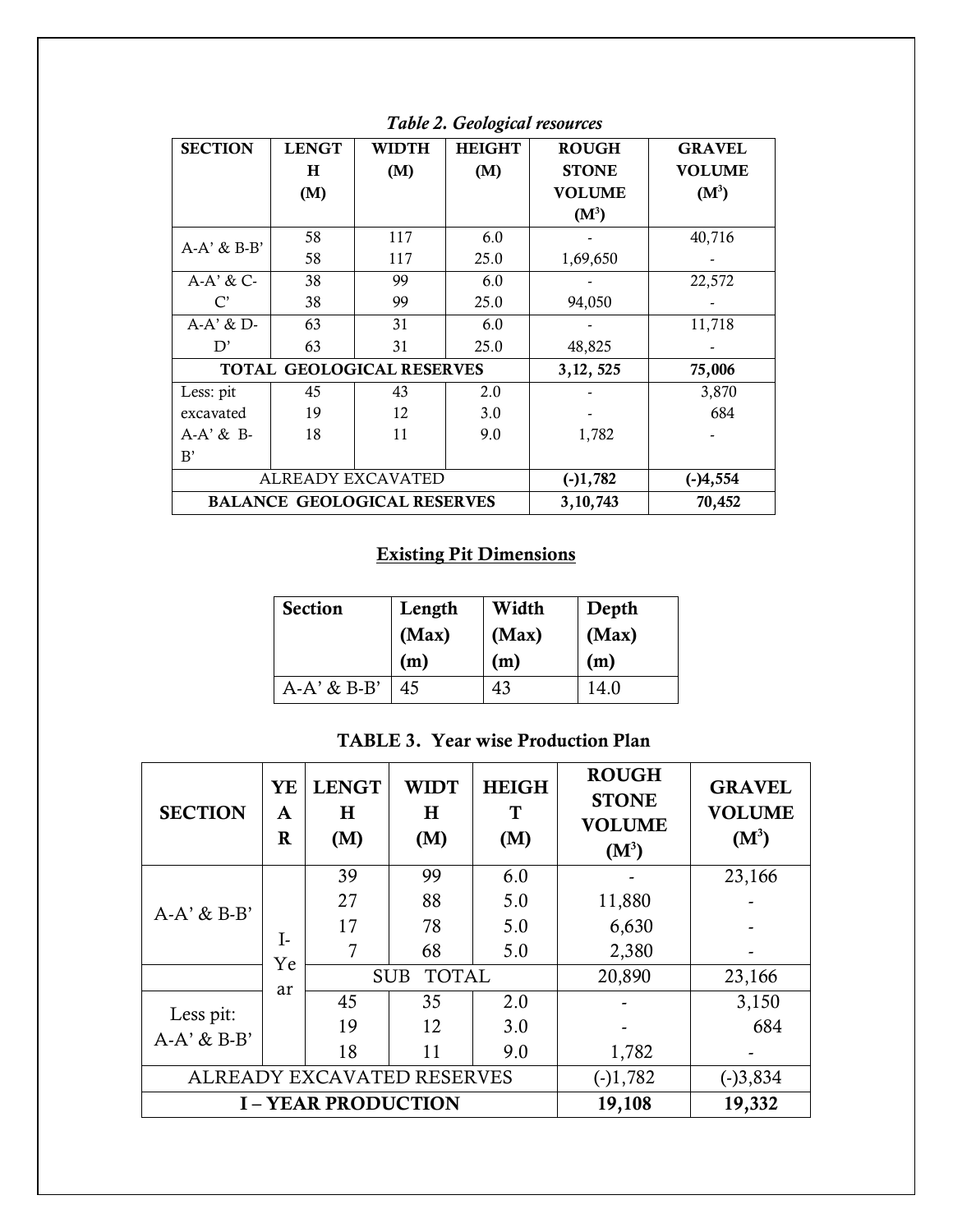|              | 10             | 99                          | 6.0                                                                       |              | 5,940           |
|--------------|----------------|-----------------------------|---------------------------------------------------------------------------|--------------|-----------------|
|              | 14             | 88                          | 5.0                                                                       | 6,160        |                 |
|              | 14             | 78                          | 5.0                                                                       | 5,460        |                 |
|              | 14             | 68                          | 5.0                                                                       | 4,760        |                 |
|              | 11             | 58                          | 5.0                                                                       | 3,190        |                 |
|              | $\overline{2}$ | 81                          | 6.0                                                                       |              | 972             |
|              |                |                             |                                                                           | 19,570       | 6,912           |
|              | 45             | 8                           | 2.0                                                                       |              | $(-)720$        |
|              |                |                             |                                                                           |              | 6,192           |
|              | $\overline{2}$ | 88                          | 5.0                                                                       | 880          |                 |
|              | 7              | 78                          | 5.0                                                                       |              |                 |
|              | 12             | 68                          | 5.0                                                                       | 4,080        |                 |
| III-         | 12             | 58                          | 5.0                                                                       | 3,480        |                 |
| Year         | 13             | 48                          | 5.0                                                                       | 3,120        |                 |
|              | 14             | 81                          | 6.0                                                                       |              | 6,804           |
|              | 10             | 70                          | 5.0                                                                       | 3,500        |                 |
|              | 5              | 60                          | 5.0                                                                       | 1,500        |                 |
|              |                |                             |                                                                           | 19,290       | 6,804           |
|              | 13             | 81                          | $6.0\,$                                                                   |              | 6,318           |
|              | 13             | 70                          | 5.0                                                                       | 4,550        |                 |
|              |                |                             | 5.0                                                                       | 3,900        |                 |
|              | 13             | 60                          |                                                                           |              |                 |
| IV-          | 13             | 50                          | 5.0                                                                       | 3,250        |                 |
| YEA          | $8\,$          | 40                          | 5.0                                                                       | 1,600        |                 |
| $\mathbb{R}$ | 3              | 30                          | 5.0                                                                       | 450          |                 |
|              |                |                             |                                                                           |              |                 |
|              | 5              | 58                          | 5.0                                                                       | 1,450        |                 |
|              | 10             | 48                          | 5.0                                                                       | 2,400        |                 |
|              |                | <b>IV – YEAR PRODUCTION</b> |                                                                           | 17600        | 6,318           |
|              | 9              | 81                          | 6.0                                                                       |              | 4,374           |
|              | 15             | 70                          | 5.0                                                                       | 5,250        |                 |
| V-           | 15             | 60                          | 5.0                                                                       | 4,500        |                 |
| <b>YEA</b>   | 15             | 50                          | 5.0                                                                       | 3,750        |                 |
| $\mathbf R$  | 15             | 40                          | 5.0                                                                       | 3,000        |                 |
|              | 15             | 30                          | 5.0                                                                       | 2,250        |                 |
|              | 55             | 14                          | 6.0                                                                       |              | 4,620           |
|              |                | <b>V-YEAR PRODUCTION</b>    |                                                                           | 18750        | 8,994           |
|              | $II-$<br>Year  |                             | <b>SUB</b><br><b>II - YEAR PRODUCTION</b><br><b>III - YEAR PRODUCTION</b> | <b>TOTAL</b> | 19,570<br>2,730 |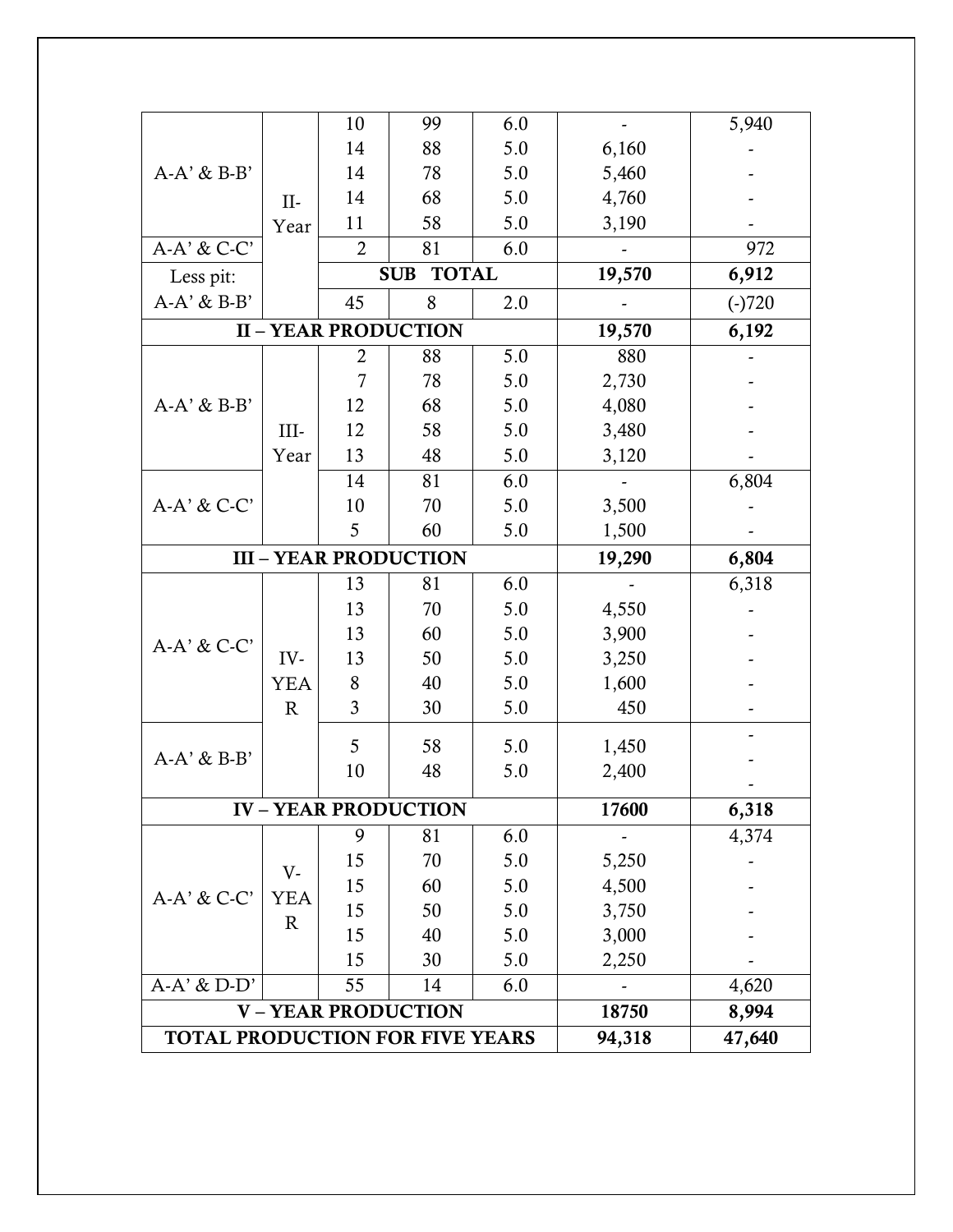## 6. Mining

## Opencast mining

The quarry operation is proposed to carry out with conventional open cast semi mechanized mining with 6.0 meter vertical bench with a bench width of 5.0 meter. The Quarry operation involves shallow jack hammer drilling, slurry blasting, loading and transportation.

Process Description

- ➢ The reserves and resource are arrived based upon the Geological investigation
- ➢ Removal of Topsoil by Excavators and directly Loaded Into Tippers.
- ➢ Removal of Rough Stone by Excavators by Drilling and Blasting.
- ➢ Shallow Drilling With Jackhammer of 32-36mm Dia.
- ➢ Minimum Blasting With Class 2 Explosives.
- ➢ Loading of Rough Stone By Excavators Into Tippers.

## 7. Water Requirement

Total water requirement for the mining project is 2.50 kLD. The 90% water will be required for the suspension of dust and green belt development domestic water will be sourced from nearby Kalloorani Village and other water will be source from nearby road tankers supply

| <b>Purpose</b>   | <b>Quantity</b> | <b>Source</b>                                                                                                                                       |
|------------------|-----------------|-----------------------------------------------------------------------------------------------------------------------------------------------------|
| Drinking Water   |                 | Packaged drinking water is available from nearby<br>0.50 KLD water vendors in Kalloorani Village is an out 2.55<br>km on the southwest of the area. |
| Green belt       | 1.0 KLD         | Other domestic activities through road tankers<br>supply.                                                                                           |
| Dust suppression |                 | 1.0 KLD From road tankers supply.                                                                                                                   |
| <b>Total</b>     | <b>2.50 KLD</b> |                                                                                                                                                     |

#### 8. Man Power

Total manpower required for the project is approximately 10 persons. Workers will be from nearby villages.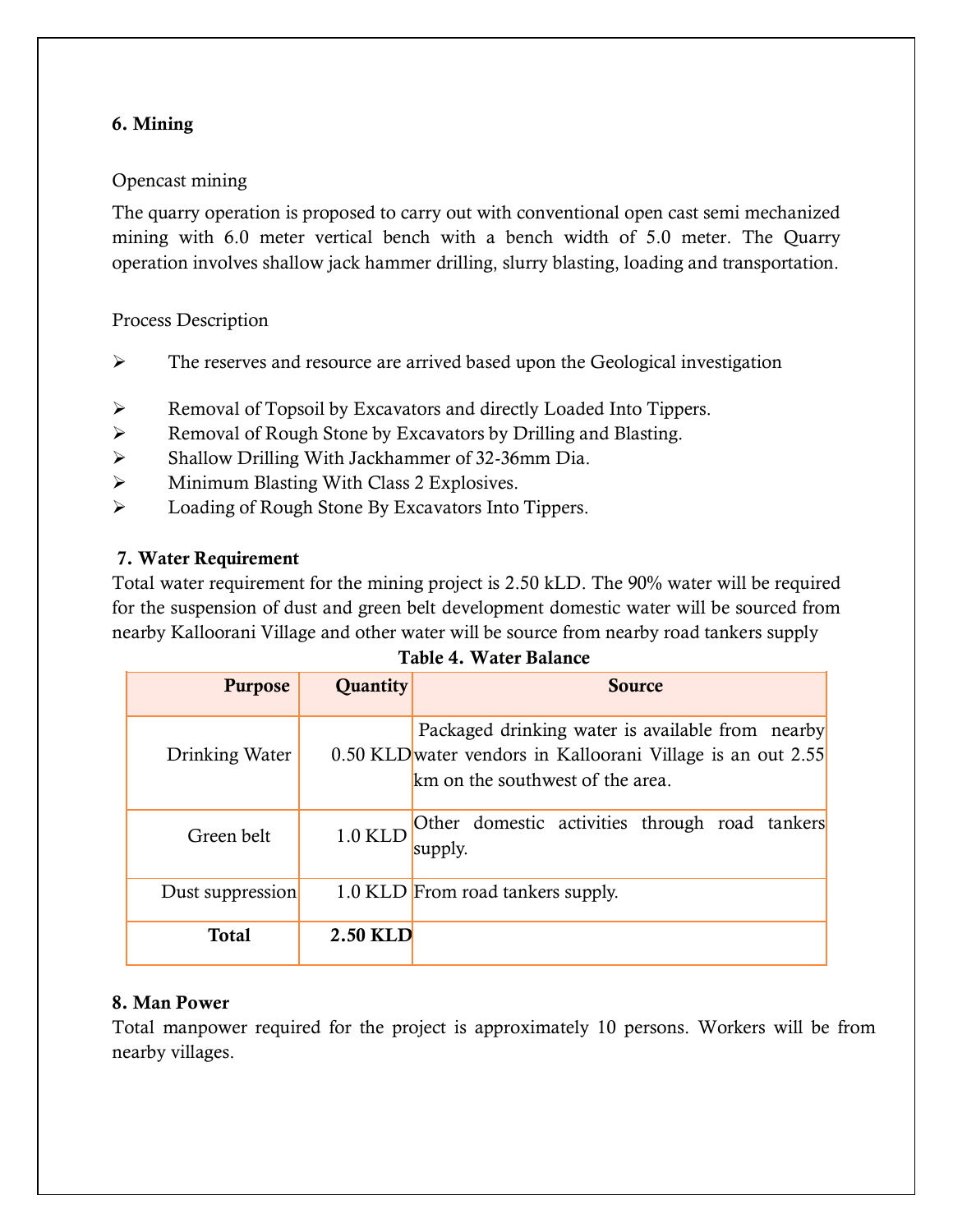| <b>Total</b> |           |                  | 10Nos |
|--------------|-----------|------------------|-------|
| 2.           | Unskilled | Helper           | 6 Nos |
|              |           | Blaster/Mate     | 1 No  |
|              |           | Operator         |       |
|              |           | Jack<br>Hammer   | 2 Nos |
|              |           | Manager          |       |
|              |           | Mines<br>Permit  |       |
|              | Skilled   | Mine<br>Foreman/ | 1 No  |

## Table 5.Man Power

No child less than 21 years will be entertained during quarrying operations.

## 9. Solid Waste Management

| S.No | <b>Type</b> | Quantity             | <b>Disposal Method</b>                          |
|------|-------------|----------------------|-------------------------------------------------|
|      | Organic     |                      | 1.8 kg/day Municipal bin including foo<br>waste |
| 2    | Inorganic   | $2.7 \text{ kg/day}$ | <b>TNPCB</b> authorized recycler                |

#### Table .6 Solid Waste Management

As per CPCB guidelines: MSW per capita/day =0.45 kg/day

## Table.7 500m Radius Cluster Mine

| S. No.                    | Quarry detail                  | Village     | S.F No                         | <b>Extent</b><br>(Ha) |  |  |
|---------------------------|--------------------------------|-------------|--------------------------------|-----------------------|--|--|
| <b>I. Existing Quarry</b> |                                |             |                                |                       |  |  |
| 1                         | M.Jesmuthu                     | Sundakottai | 52/3 & 5                       | 1.49.5                |  |  |
| П.                        | <b>Abandoned Quarry</b>        |             |                                |                       |  |  |
| 1                         | <b>B</b> Bose                  | Sundakottai | $3/4B$ , $3/5B$ , $3/10$ etc., | 2.31.5                |  |  |
|                           | III. Proposed Quarry           |             |                                |                       |  |  |
| 1                         | S.K. Subba Reddiar Sundakottai |             | 46/1, 46/2, 46/3, 46/4         | 1.29.5                |  |  |
| 2                         | T.R Varadarajan                | Sundakottai | 48/12,13&14 etc                | 2.22.5                |  |  |
| 3                         | M Thiruvappu                   | Sundakottai | $64/3A, 64/3B, 64/3D$ et       | 3.40.5                |  |  |
| <b>Total</b>              |                                |             |                                | 8.42.0                |  |  |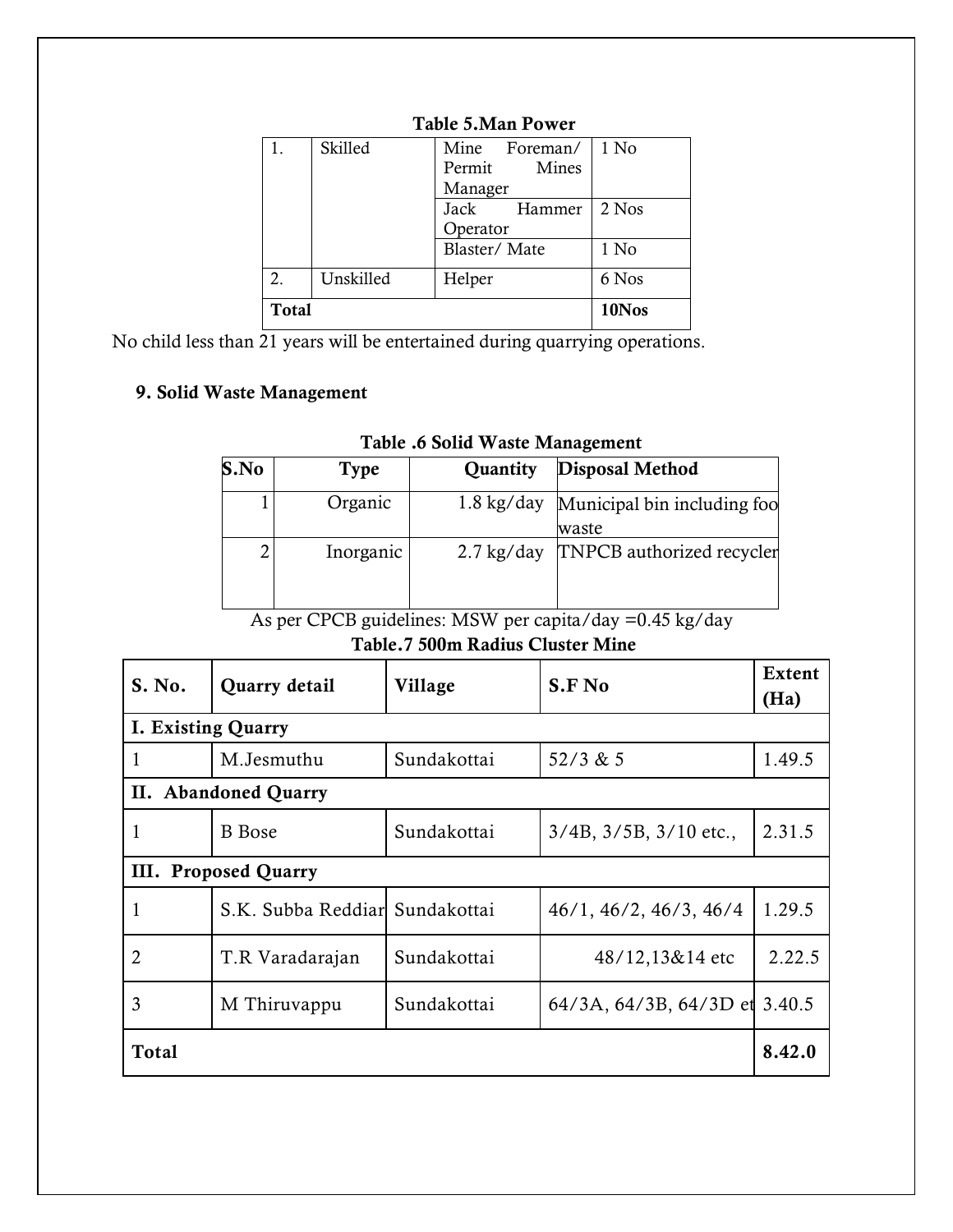## 10. Land Requirement

The total extent area of the Proposed project is 1.29.5 Ha, Own patta land in Sundakottai Village of Aruppukottai Taluk, Virudhungar District.

| S.  | <b>Land Use</b> | Area in use during<br>the |
|-----|-----------------|---------------------------|
| No. |                 | quarrying period (Hect)   |
| 1.  | Quarrying Pit   | 0.19.3                    |
| 2.  | Infrastructure  | 0.01.0                    |
| 3.  | Roads           | 0.04.0                    |
| 4.  | Green Belt      | 0.31.6                    |
| 5.  | Unutilized      | 0.73.6                    |
|     | Total           | 1.29.5Ha                  |

## Table .8 Land Use Breakup

## 11. Human Settlement

There are no habitations within 500m radius. There are villages located in this area within 5km radius of the quarry.

| <b>DIRECTION</b> | <b>VILLAGE</b>      | <b>POPULATION</b> | <b>DISTANCE</b> |
|------------------|---------------------|-------------------|-----------------|
| North            | Konkanakurichi      | 600               | $2.0$ Km        |
|                  | Konraikulam         | 500               | 2.5 Km          |
| South            | Bommakottai         | 1000              | 3.5 Km          |
|                  | Kalayarkarisalkulam | 600               | 3.0 Km          |
| East             | Aladipatti          | 1000              | $1.5$ Km        |
|                  | Kalyanasundarapuram | 500               | $1.5$ Km        |
| West             | Kalloorani          | 2000              | 2.5 Km          |
|                  | Mudduramalingapuram | 1000              | 3.5 Km          |
|                  |                     |                   |                 |

#### Table.9 Habitation

#### 12. Power Requirement

The Rough stone and gravel quarry project does not require huge water and electricity for the project.

16 Litre diesel per hour for excavator for mining and loading for rough stone and 10 litre diesel per hour for gravel needed.

## 13.Scope of the Baseline Study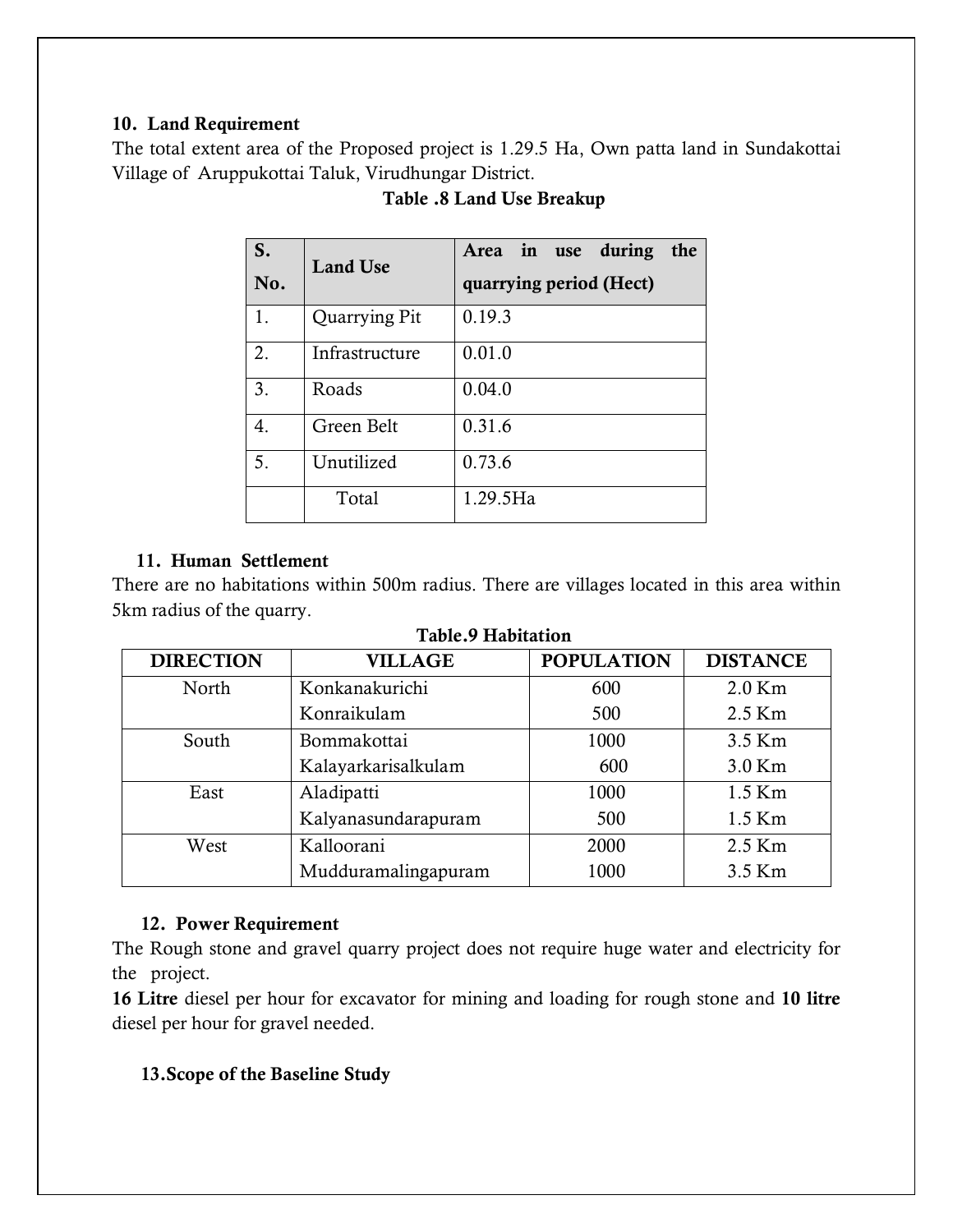The chapter contains information on existing environmental scenario on the following parameters.

- 1. Micro Meteorology
- 2. Water Environment
- 3. Air Environment
- 4. Noise Environment
- 5. Soil / Land Environment
- 6. Biological Environment
- 7. Socio-economic Environment

## 13.1 Micro – Meteorology;

Meteorology plays a vital role in affecting the dispersion of pollutants, once discharged into the atmosphere. Since meteorological factors show wide fluctuations with time, meaningful interpretation can be drawn only from long-term reliable data.

| i) Average Minimum Temperature                     | $\bullet$ .               | $30^{0}C$           |
|----------------------------------------------------|---------------------------|---------------------|
| ii) Average Maximum Temperature.                   | $\bullet$ .               | 38.5 <sup>0</sup> C |
| iii) Average Relative Humidity (%)                 | $\mathbb{Z}^{\mathbb{Z}}$ | 65 to 85 $\%$       |
| iv) Average Annual Rainfall of the area: 1061.3 mm |                           |                     |

## 13.2 Air Environment

Ambient air monitoring was carried out on monthly basis in the surrounding areas of the Mine Lease area to assess the ambient air quality at the source. To know the ambient air quality at a larger distance i.e. in the study area of 5 km. radius, air quality survey has been conducted at 5 locations over a period of Pre Monsoon Season. Major air pollutants like, Particulate Matter (PM10), Sulphur Dioxide (SO2), Nitrogen Dioxide (NO2) were monitored and the results are summarized below,

The baseline levels of PM10 (59-36  $\mu$ g/m<sup>3</sup>), PM2.5 (25-12  $\mu$ g/m<sup>3</sup>), SO2 (17-5 $\mu$ g/m<sup>3</sup>), NO2 ( $23-10 \mu$ g/m<sup>3</sup>), all the parameters are well within the standards prescribed by National Ambient Air Quality during the study period from June to August 2021.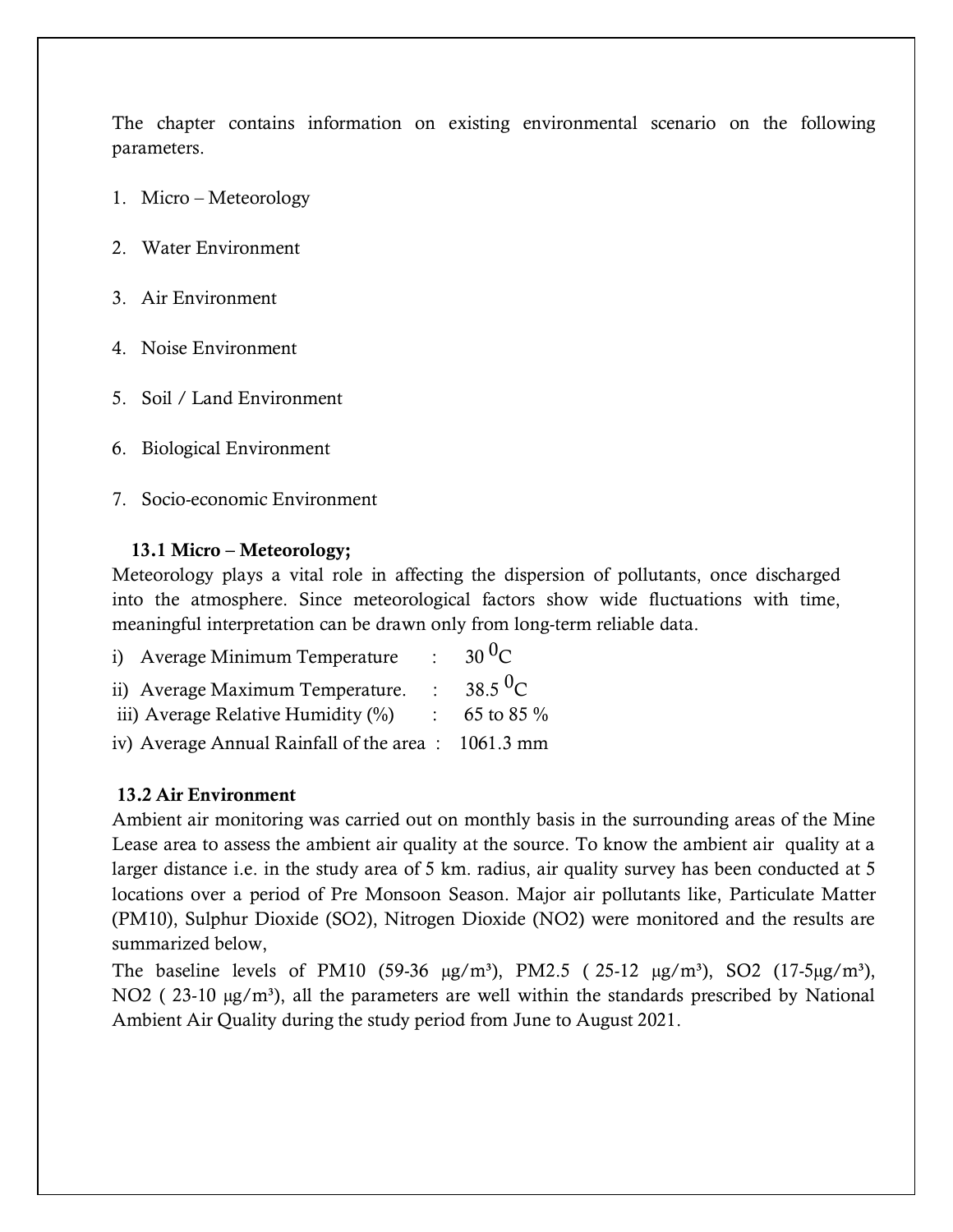#### 13.3 Noise Environment

Ambient noise levels were measured at 5 locations around the proposed project site. The maximum Day noise and Night noise were found to be 54 dB(A)and 46 dB(A) in Kalyanasundarapuram. The minimum Day Noise and Night noise were 45 dB(A)and 35 dB(A) which was observed in Sundakottai.

## 13.4 Water Environment

- The average pH ranges from 7.15-7.65.
- TDS value varied from 298 mg/l to 1520 mg/l
- Hardness varied from 159 to 857 mg/1
- Chloride varied from 27.4 to 396 mg/l

## 13.5 Land Environment

The analysis results show that soil is neutral in nature as pH value ranges from 7.28 to 8.05 with organic matter 0.08 % to 0.34 %. The concentration of Nitrogen, Phosphorus & Potassium has been found to be in good amount in the soil samples.

## 13.6 Biological Environment

The proposed Mining lease area is mostly dry barren ground with small shrubs and bushes. No specific endangered flora & fauna exist within the mining lease area.

## 14. Rehabilitation/ Resettlement

The overall land of the mine is private patta land. There are no displacement of the population within the project area and adjacent nearby area. Social development of nearby villages will be considered in this project.

The mine area does not cover any habitation. Hence the mining activity does not involve any displacement of human settlement.

## 15. Greenbelt Development

1.The development of greenbelt in the peripheral buffer zone of the mine area.

2.Green belt has been recommended as one of the major components of environmental Management plan, which will improve ecology, environment and quality of the surrounding area.

3.Local trees like, Neem, Pungam, Naval etc will be planted along the south side lease boundary and avenues as well as over non-active dumps at a rate of 50 trees per annum with interval 5m.

4.The rate of survival expected to be 80% in this area.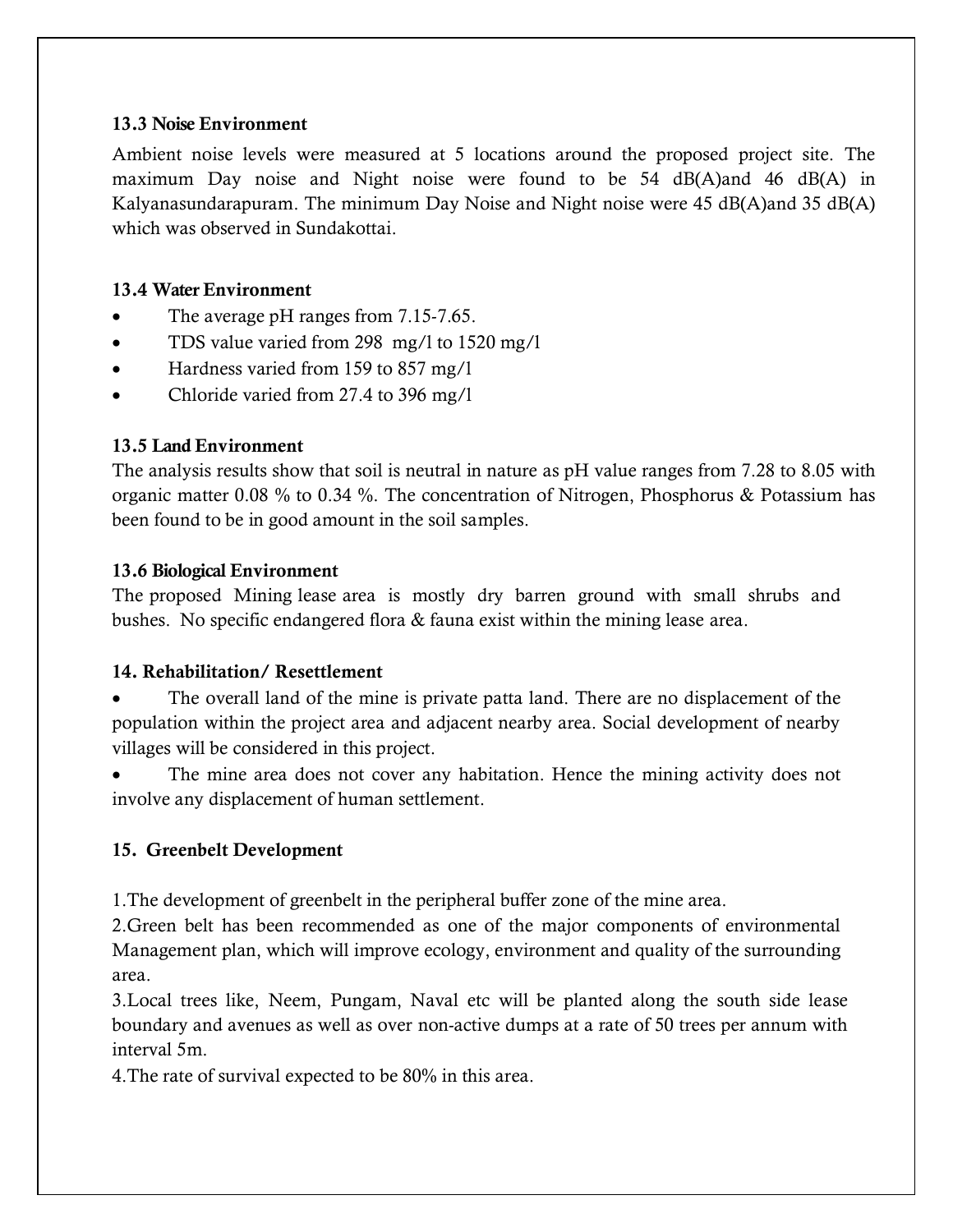| Year         | Name of species  | Place of<br>planted | No of<br>species | <b>Spacing</b> | <b>Survival</b> |
|--------------|------------------|---------------------|------------------|----------------|-----------------|
| 2021         | Neem/Pungam      | North               | 50               | 5m             | 80%             |
| 2022         | Naval            | South               | 50               | 5m             | 80%             |
| 2023         | Poovarasu/Pungam | East                | 50               | 5m             | 80%             |
| 2024         | Naval/Pungam     | South               | 50               | 5m             | 80%             |
| 2025         | Neem             | West                | 50               | 5m             | 80%             |
| <b>Total</b> |                  |                     | 250              |                |                 |

## Table.10 Plantation/ Afforestation Program

## 16. Anticipated Environmental Impacts

## Air Environment and Mitigation Measures

1.Water sprinkling will be done on the roads & unpaved roads.

2. Proper mitigation measures like water sprinkling will be adopted to control dust emissions.

3.Plantation will be carried out on approach roads, solid waste site & nearby mine premises.

4.To control the emissions regular preventive maintenance of equipment's will be carried out.

## Noise Environment and Mitigation Measures

1.Periodical monitoring of ambient noise will be done as per CPCB guidelines.

2.No other equipment except the transportation vehicles and excavator for loading will be allowed.

3.Noise generated by these equipment's shall be intermittent and does not cause much adverse impact

## 17.Responsibilities for Environmental Management Cell (EMC)

The responsibilities of the EMC include the following:

- i. Environmental Monitoring of the surrounding area
- ii. Developing the green belt/Plantation
- iii. Ensuring minimal use of water
- iv. Proper implementation of pollution control measures

## 18.Environmental Monitoring Program

A monitoring schedule with respect to Ambient Air Quality, Water & Wastewater Quality, Noise Quality as per Tamil Nadu State Pollution Control Board (TNPCB), shall be maintained.